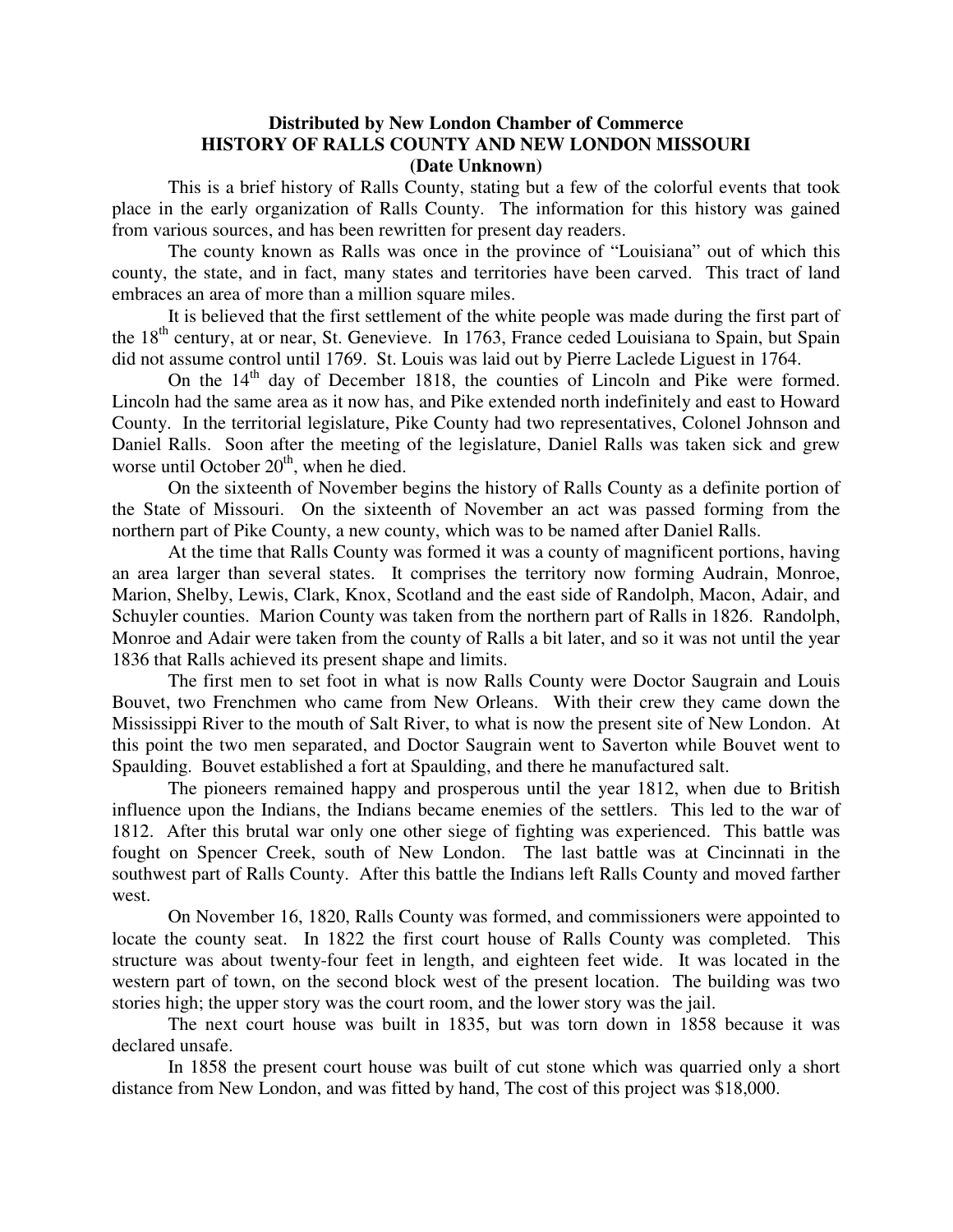In 1935, because of inadequate space, a new addition was made to the old structure, using W.P.A. labor, and now the building adequately houses all county offices. In addition, four Federal agencies have been added: the County Extension Service, the Social Security Office, the Farmers Home Administration, and the Soil Conservation Service.

As the front of the old court house is one of the very few examples of true Grecian architecture in the Middle West, it was chosen as the model for the Missouri Building at both the New York and the San Francisco Worlds Fairs, in 1939. It is considered today as one of the most handsome old court houses in the state and will be standing for years to come.

Ralls County has one of the largest cement plants in the world, located at Ilasco on the Mississippi River.

The county, which consists of 313,000 acres of land, is divided into seven townships: Center, Jasper, Saline, Salt River, Spencer, Saverton, and Clay. New London is the largest town in the county. New London was originally founded by William Jamison, who came upon the site while prospecting for rich and fertile elm land. Jamison was a government surveyor and at the time he came through New London, he planned to settle around the now famous public spring. On May 6, 1819, he made his plans materialize by laying out the small town of New London.

His married sister, Elizabeth and her husband, Robert Jeffries also came to New London and here their daughter Nancy was born on August 7, 1818. She was the first white person born in Ralls County and she was born in the first house of any description in New London. The house was located on the small rise just above the public spring. The place is now owned by Dr. William McFarland. The original house was a rough log cabin with a dirt floor, and of course, no modern facilities such as lights or gas.

New London at one time was the capital of Northeast Missouri. It is older than the State of Missouri itself.

In 1833 the founder of New London died during the dreaded cholera epidemic. He was buried in the old cemetery in what is now block 25. However, in 1840 the officers of New London declared it illegal to bury bodies in that block, and the cemetery was moved north one block to land owned by Mr. T. Barkley.

In 1836, according to the Wetmore Gazetteer of Missouri, New London consisted of one court house, four grocery stores, one church, one tavern, one clerk's office and one jail. The population was 836 in 1880 but had increased to 942 by 1910.

New London's first school was established in 1865. It was a crude affair, having only two rooms downstairs and two rooms upstairs. There was no taxation to support the school, and each student was expected to pay a fee. The present school building, which is now in use, is only a modernized and redecorated addition of the first building.

New London today is a modern little town. Social life is of the old-time sort with homes in which latchstring hang out and larders are well filled. A simple refined neighborly practice prevails. Quiet and peaceful, but alert, the people go about their daily toil with smiles and confidence. It is a place where folks have time for courtesy and friendly intercourse. New London is not isolated; buses bound for Saint Louis and all the large cities stop eight times daily.

New London now has forty-four places of business and three factories. The Rural Electric Cooperative for this district is located here also.

The Rural Electric Cooperative has purchased four and one-half (4-1/2) acres of ground one-half mile south west of New London on Highway 19. A large warehouse has been built on this ground and money has been appropriated for a seventy-five thousand dollar (\$75,000.00) office building which is to be built in the near future on the same grounds.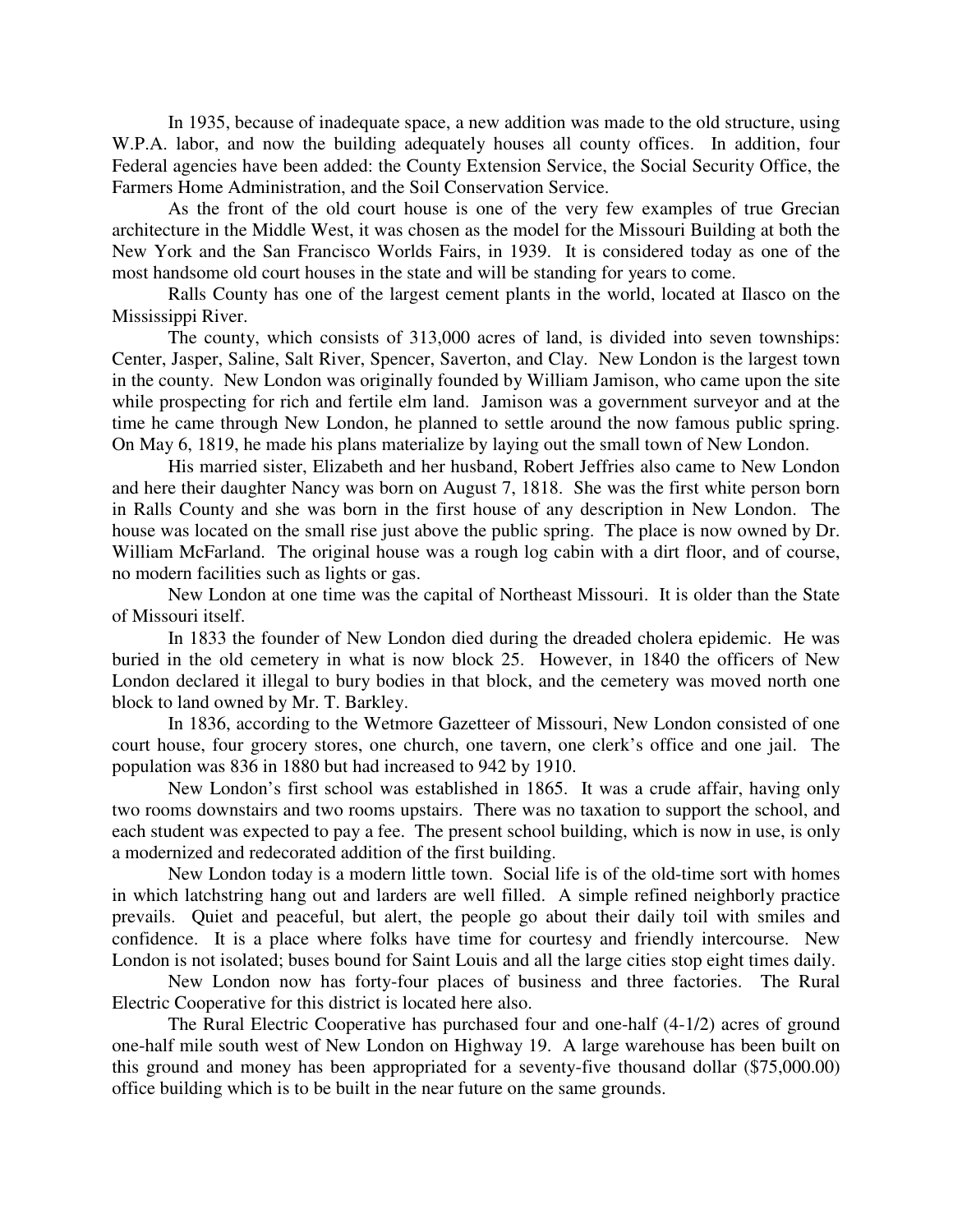New London has a very progressive bank with a civic minded President, Lillard Williams. They have over one million dollars on deposit at the bank.

There is a weekly newspaper, The Ralls County Record, which has been in operation since 1865. The paper did not operate during the last war because the editor, J. P. Fisher, was called to the service.

The social activities in the city are numerous. We have an active Chamber of Commerce, a Kiwanis Club, and several women's clubs. Our four churches, the Christian, Baptist, Catholic, and Methodist, are well attended.

We have one of the most modern theaters in the country which has recently installed all new equipment. This theater operates seven nights a week.

Our Post Office is very conveniently located in the business district of the city.

Of the three factories in operation in the city, the first to begin operation was the P. D. Bait Co. They began operations in 1945. It is owned by Paul R. Davis and Paul D. Owens, both fellows being ardent fishermen. They did some experimenting with different kinds of Cat Fish bait. They finally made a formula of their own and it was so successful that they started making it in a small way. In the last few years they have increased the bait in quantity and are shipping it to many states in the Union.

In January of 1946 the Hays Potato Chip Company was started by Mr. & Mrs. Harry Hays. At the time the factory was started, Mr. Hays was out of work and thought that he had a good formula for making potato chips. They started out in a one room building, a small stove, and a potato peeler that was home-made. The chips were so good that the business now occupies a much larger building and makes deliveries over a territory of one hundred and fifty miles.

In 1946 the citizens of New London took upon themselves the task of building a factory building so that we might add a new industry to the city. There was about \$10,000.00 raised; then work was started on the building. The funds were insufficient so they consulted the local banker. The money was secured from the bank and five of the citizens of New London. The factory was soon completed and the task of getting someone to occupy it began. At the beginning of the project a garment company of St. Louis said that they would like to have the building. But upon completion the garment company decided that they did not want it. Three months later the building was rented to another garment company. Due to the war it was impossible for them to get the cloth that was needed and they never reached full -production. The building was again vacant until October 1949. At that time the building was rented to The Cerf Bros. Bag Company of St. Louis. Operation started in November. The company now has about 25 people working and plan to take on more. The city has been greatly benefitted in having this company as it has furnished employment to many people. Mr. E. W. Cerf, the owner, and Mr. Jerry Michaleson, the manager, are very nice people and we are happy to have them in our midst.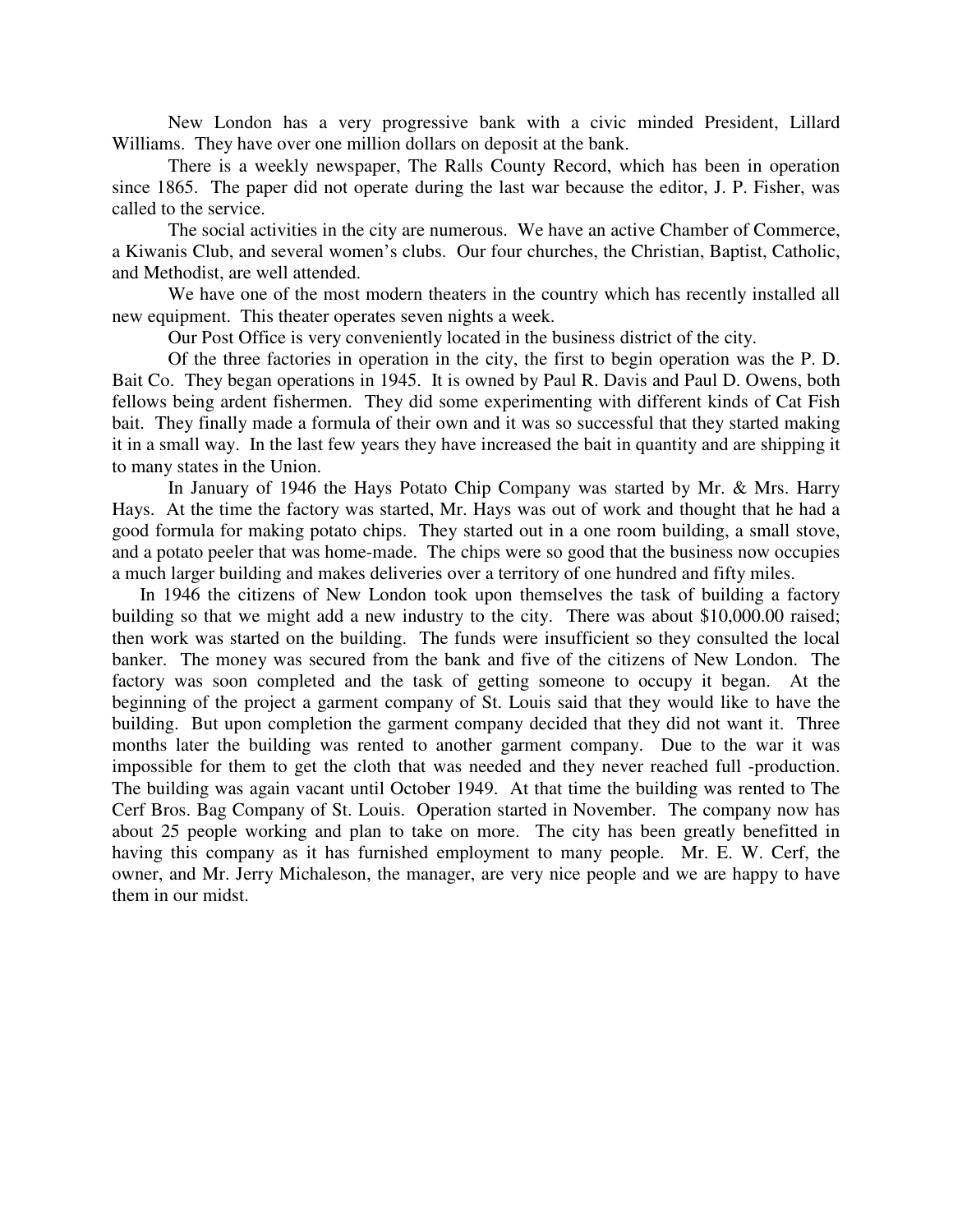#### **Perry Enterprise, March 1, 1906 New London**

The following historical sketch was penned by the clever pen of Mrs. J.T. Seaton, and was read by her at the meeting Entre Nouns Club on last Friday at the regular meeting with Mrs. J.A. Clark. The article is a excellent one-matter of history of our "Capitol City", beneficial and interesting to the public. The members of the club, (twenty-four in number) will, as a part of their literary program for the next six months compile historical reminiscences of the different towns and townships of our county, and at each meeting read papers similar to Mrs. Seatons sketch, which no doubt will be interesting and profitable to the club members, and we in turn hope to be able to get permission from each writer to reproduce their articles, so the public in general may be enlightened and benefited thereby. We certainly will appreciate the favor if we can get the ladies consent to publish their articles.

The early part of the century which has just passed the people of the states along the Atlantic began to feel themselves cramped and in need of more room, greater opportunities. There were large, exceedingly large families, there were Negroes for all, and there was need for larger field. So the same westward movement that had peopled those states and that characterized the American people of today kept swelling and the emigrants kept pouring into Missouri's borders. Following the law of emigration along parallel lines and navigable streams the great states of Virginia and Kentucky poured their surplus, their restless population into this state. Some came by way of the Ohio and up the Mississippi, but far more came in the prairie schooner wagons, with families, man servants, maid servants, household goods and household gods. What is now New London was then situated at cross roads and was laid out in 1819 by Wm. Jameson. At first there was no town at all, only a few houses built close together for protection, but through here ran the stagecoach, the public road from the Iowa line to St. Louis. Relays of fresh horses were needed along the line at certain points. At this cross roads was a convenient point so a livery stable was started. When the stage coach came within hearing distance the driver would blow a long horn which was a signal for the four fresh horses to be made ready. We can imagine what an event this was for the inhabitants since the stage brought their mail and news from the outside world. As early as 1840 there was a stage each day except Sunday, three from the north and three from the south. The post office was situated near the stable which was near what is now called the Fisher Hotel.

New London was laid out before Hannibal. It and Troy and Palmyra are the oldest towns in this part of the state. As early as 1810, a man by the name of Foreman had established a grist mill on Salt River about one mile north-east of the site of New London.

Later this was enlarged by a Mr. Matson, a flour mill added and it became the best in north east Mo. Ralls Co., was first a part of Pike and the representative to the legislature at St. Louis was Daniel Ralls from New London who was made famous by the decisive vote cast from his death bed for Benton. When a partition of counties was made by the same legislature this one was made for Ralls. Its first representative was Dr. Caldwell in the legislature of 1825. About 1837 "Sandy" Jones a Christian preacher held a revival, among 13 charter members were Mrs. Lonisa Mayhall, Major Geo C. Hayes and wife. Mrs. Mayhall was the first person baptized in Salt River, the ceremony taking place at the ford near the present bridge to Hannibal in 1837. The son of Mrs. Mayhall, Geo E. Mayhall is the oldest native born New Londoner now living in that town. This church organization went down and a meeting was held later on under Levan in which a hundred were converted and baptized. The first church was used by blacks and whites alike. At the rear was a door four or five feet from the ground with steps leading up to it. This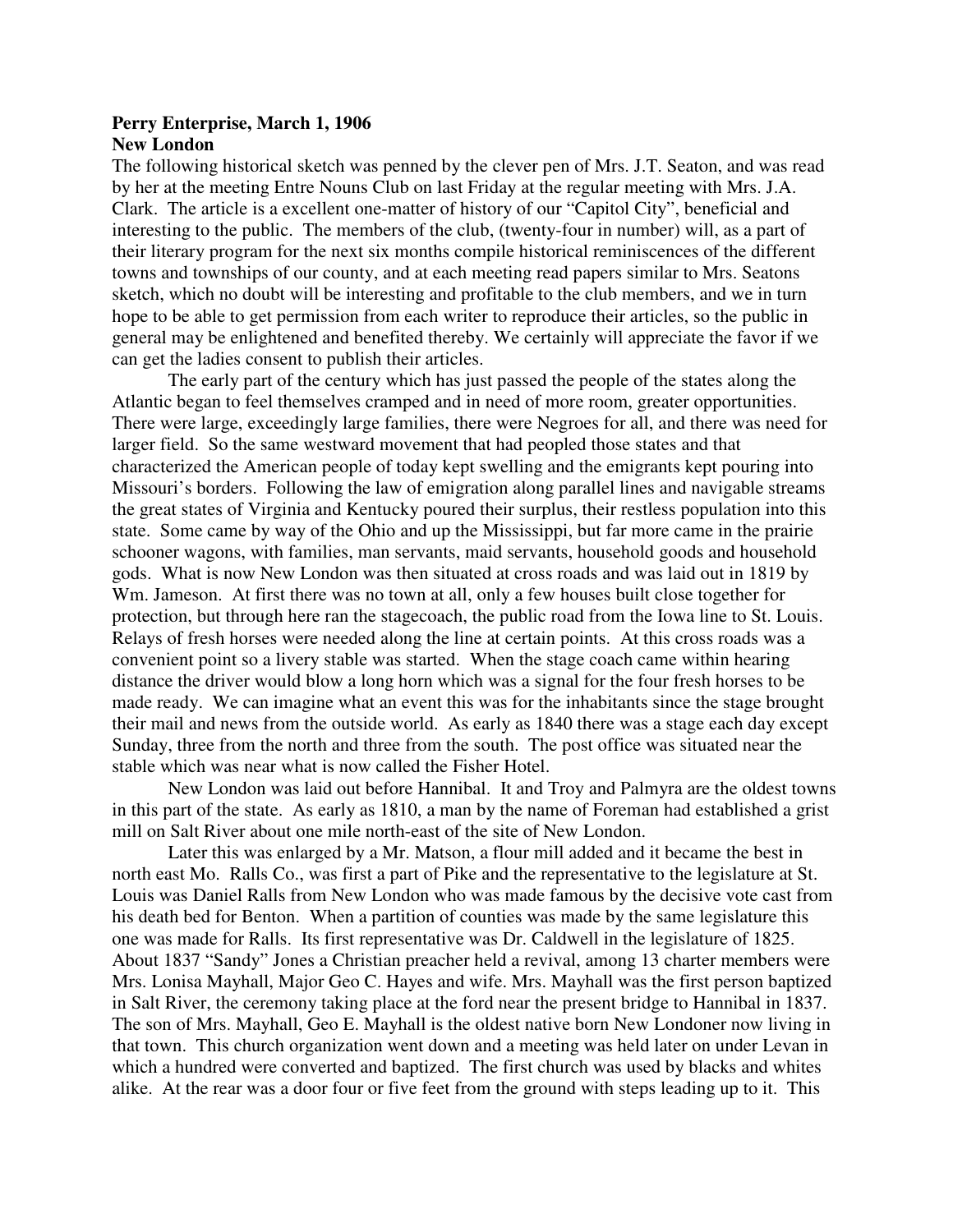door was used by the Negroes, the other being locked when they had their own meeting. On one of these occasions Mr. Men Mayhall and Dave Young, then mischievous boys carried off these steps while the Negroes were "getting religion". When meeting was over we can imagine the terror of the poor superstitious Negroes when they plunged howling into the darkness.

The Baptist church was established after the war, the Catholic in 1874 by Father Fitzgerald, the Methodist within the last 15 years. The present Christian church built in 1887 stands on the site of the old one. The first court house of logs stood about two blocks west of the present one, with the log jail nearby. The jail was two stories high and curiously enough the top part was used as a school room. Mr. Sam K. Caldwell was one of the first teachers. The log court house was replaced by a brick building at the present situation and a jail was built of log with iron inside and out, and a surrounding wall of brick. The Schools were private and of course no regular building was necessary till later times when a two room brick house was constructed north of the present Christian church. Still later a four room brick was built where the present school house is. At first it was a private academy under Prof. Laughlin, but later it was bought and converted into a public school. It was torn away in recent years and the present building constructed. The early history of New London with its neighboring farms is the same as the history of all the other frontier towns of that day. A series of stories of woman's pluck and mans determination, of bravery and hardships beyond our understanding. But of such is the kingdom of success. Our grandfathers and grandmothers rode or walked through the woods which some adventurous spirit had blazed. They fought the elements, the Indian, the wild beasts of the forest that civilization might claim her own and success crowned their labors and they left to their children a splendid heritage of a conquered land but more splendid still the spirit of the conqueror.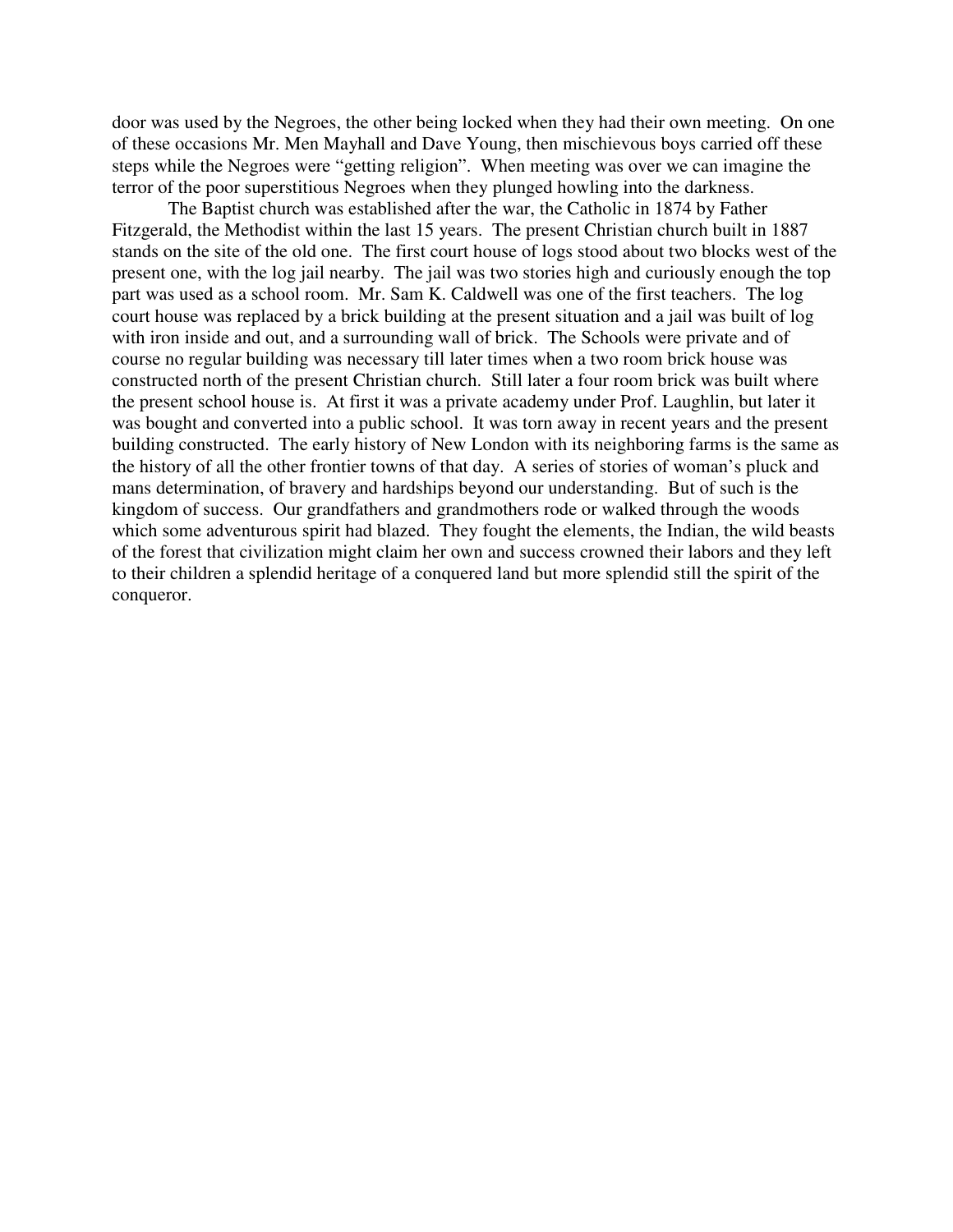# New London, July 23, 1919 **SOME NEW - LONDON HISTORY** By Judge Benton B. Megown

Just now and for some time past there has been quite a move on to obtain history of the pioneer life and old landmarks of this part of the state. A commendable move, indeed. We have been too careless and thoughtless about the memories of those men and women who in the twilight age are of our country dared to penetrate the unknown and trackless forests and pitch their tents of civilization on the banks of the limpid streams or beside the sparkling springs, about which lived some of the most savage Indians then extant. What prompted them, what their motives were in this settling or what manner of citizens they were. I care not. For that move made it possible for this generation to have the perfect fruition and consummate privileges of living in this land of sunshine and plenty.

Those sturdy men of the axe and the handle have long since passed away and in the years that have come and gone have been all but forgotten. Now we are glad to know that they are coming to their and the many counties and cities whose firs colonists played the venturesome part in the great game of Pioneering and settling this country are not altogether obvious of their beloved forbears and are now paying a tardy homage to their memories by preserving every scrap of history and photographing every old landmark to be found.

Of all the adroit and dauntless pioneers who first visited and steeled upon the sod of Northeast Mo, William Jameson was the greatest human Of them all of whom I will give a short sketch. The most interesting of our old landmarks is the old hotel building, around which is centered so much of the early history of this section, situated on Main St., on the "Red Ball Route" and "Pershing Way" which pass through this city. This building was erected in 1829, was especially erected to accommodate the great masses of immigrants that were then flowing into the new state. It was first known as the "Caldwell Tavern", later as the "Purdom Tavern" and still later as the "Smith Hotel". In its early history it was considered the finest hotel this side of St. Charles, MO.

The bits of history are not fiction, but real history, largely taken from the "History of Ralls Co.", written in the seventies and yet in manuscript form.

William Jameson, the founder of the city of New London, MO, should have his name written high upon the obelisk of fame. He probably was the greatest frontiersman who ever crossed the "Father of Waters", not expecting Meriwether Lewis, of the Lewis and Clark Expedition. None of his contemporaries who penetrated the dense forests of the unknown regions lying on the sunset side of the Mississippi River had such abounding success as did Jameson. He first landed on the site where New London now stands in the month of May 1800, the year following the landing of James Freemore DeLauriere at the saline, three miles northwest of New London, where he had steeled to make commercial salt. DeLauriere had experienced great difficulty and received barbarous treatment at the hands of the Saukee and Fox Indians, two ferocious tribes then inhabiting his section of the country. On one occasion losing all of his concomitants and barely making his escape from death fiendish scalping by a desperate and reckless race of twelve miles.

But Mr. Jameson, who was familiar with their lingo and could make himself well understood to them, entered their camp in the attitude of a friend and peace maker rather than as an enemy. He maintained that a man, even in his uncivilized station, could not very long be driven. Said he "There is but one way to handle the Indians." I think I know and he surely did.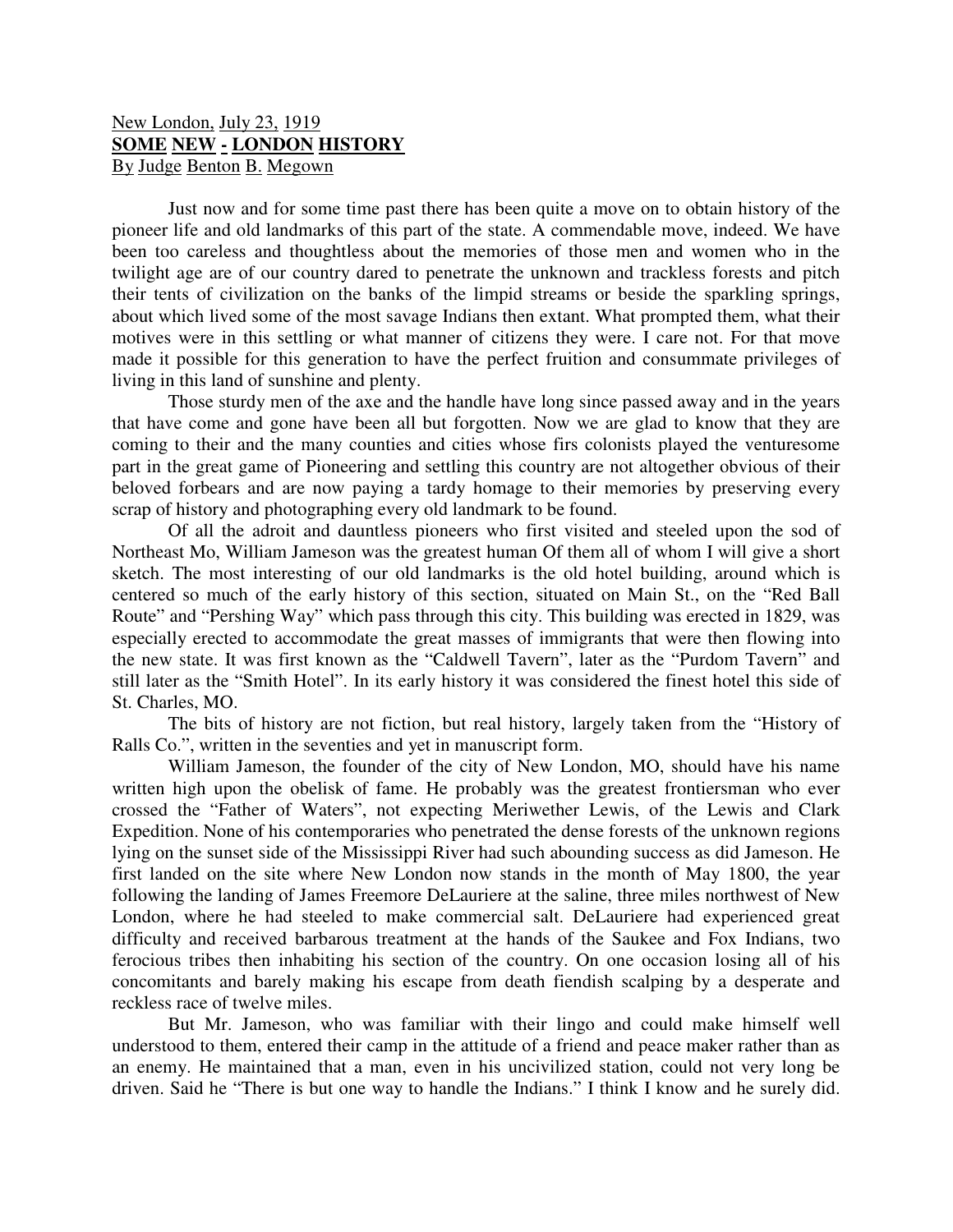Just watch the game. Play your hand the faster. Beat him at his own game (deceit), but always have him believe that he is getting a little the best of you. Be constantly giving him something that he likes. Remember the big and fancy pipe for the sachem and the fancy beads and laces for the squaw and always make them feel that you are giving them as a friend. They are not so bad.

Under these tactics Jameson entered this and traded with the Indians, brought family after family into the new country and under his direction and surveillance they constantly commingled with the tribes without a single skirmish.

He came from St. Louis by way of water, using a medium bateau with four oarsman coming up the Mississippi River, until he reached the mouth of Salt River, then know as Auhaha (laughing waters). He ascended Auhaha until he reached the mouth of what is now known as Organ Ferry Branch, about one mile east of New London. When reaching this point the evening shades were rapidly gathering and with his tired companions he disembarked for a nights rest. When morning came his awaking eyes beheld the gorgeous sunrise on the Auhaha, he caught the fragrance of nature's flowers and beheld the beauty of the landscape about him. He concluded that before going father he would sally forth into this beautiful land so that he might see more of its virginity.

He came up the creek to its source, then turned in a northern direction and after walking about one-half mile came to a big spring which is located in the northwestern part of New London, "The Old Public Spring", known to all people who ever resided in or visited our little city, especially if the season was dry. After looking over the land, observing its three rolling elevation, neither hilly nor flat, but about right for drainage purposes, Jameson had a great vision. On this sight he thought he saw the metropolis of the great and glorious empire lying to the west of the states. As London, England was to the east, so should New London, its namesake be to the west. Some dream. He was a man of irrefutable and untiring tendencies and continued thus until he obtained a ripe old age. He made many trips to St. Louis to induce people into his new found Utopia. Maintaining always that all this fertile region needed, with its mild climate, abundance of timber and water and particularly its numerous saline, was to locate the people, have them inhabit and cultivate its soil and it was destined to be the greatest country the sun ever shone upon, A veritable land "of milk and honey". It is said that he never made a trip, a above or on a trading expedition that he did not persuade some and often a colony, to return with him. Finally, after eighteen years of labor, trading and manipulating, he thought he had a sufficient number of citizens in his colony to incorporate it into a village. So on the  $30<sup>th</sup>$  of May 1819, New London was formally laid out as a village. On the  $16<sup>th</sup>$  day of November, 1820 the legislature spoke Ralls Co. into existence and appointed a commission to locate the county seat. Then the battle began and a battle royal it was. New London, Hannibal, Palmyra, LaBastian, Saverton and Spalding Springs were the contestants. The committees representing the different villages presented their argument with much vehemence. Just before the committee met, Mr. Jameson, never forgetful of anything that was advantageous to his cause, conveyed to New London the plot of ground from which said spring belches forth its crystal water. They pointed out to the legislative committee what that spring, with its refreshing every flowing and abundant water, would mean to any town to which great crowds would be drawn. The committee from New London also amplified upon the high and rolling ground of the town, which would be free from all miasmatic condition so exceedingly dangerous to citizens of a new country.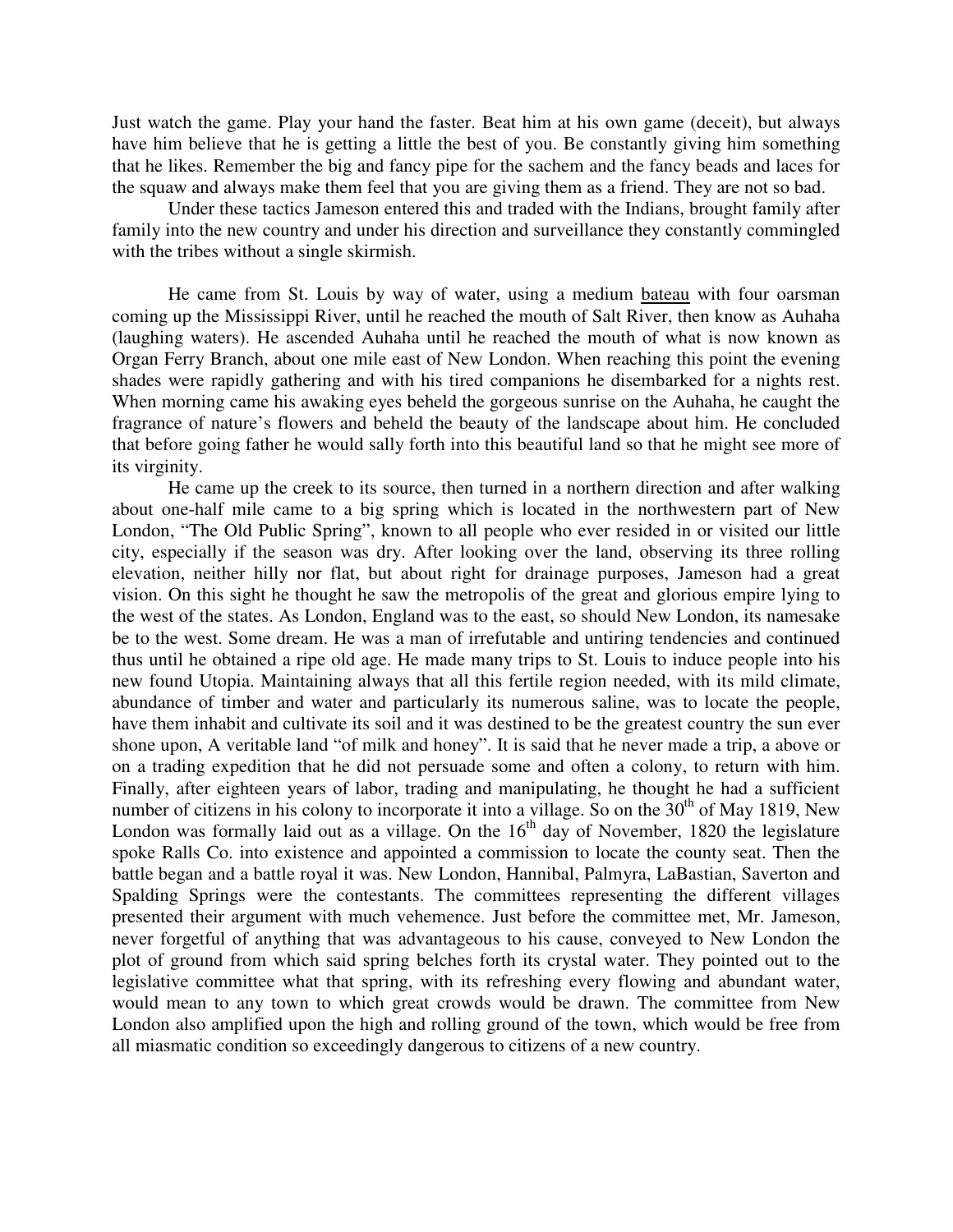But it is said that it was the "Old Spring", with its ever bubbling and refreshing waters, that won for New London the county seat of Ralls Co., then a county of magnificent proportions, reaching north to the Iowa line.

The first homicide in Northeast MO which attracted state wide attention was committed at the front door of the above named tavern. It perhaps would not be amiss to prelude this narrative by relating the history of the case which led to the murder. In the year 1828 Charles B. Rouse, a brilliant and accomplished young attorney, landed in New London, MO, locating for the practice of his profession. It was said of him that he was a young man of extraordinary acumen, holding his own with the best of the older counselors and in those early and trying times of the young state, when litigation was rampant, clients came to him galore. The name of no attorney appears more on the court records as counsel for the plaintiff of defendant than does the name of Charles B. Rouse.

For several years before Mr. Rouse came to New London there had been feud and feud. On one side were arrayed the Purdom, Boarman, Matson, Porter, Tracy, el al families; on the other, the Caldwell, Gentry, Jones, Wright, Cleaver, el al families. Both sides represented quite a bit of wealth and social standing. Among the latter were men who were prominent in both county and state politics.

On one occasion Mr. Rouse, for a client, brought suit on an old account against John Alexander Boarman, William B. Purdom and Col. Dick Matson. Col. Dick Matson was at that time operating the first grist mill built this side of St. Charles MO. The amount sued for was trivial, being on \$4.86 ½. Judgement was obtained, execution issued and debt collected. This was a great surprise to these judgement debtors. But they found in this man Rouse a virile personality, who never stopped short of duty, as he saw it. But a fatal and sad suit it was for Rouse.

Soon thereafter, on the same day, Mr. Purdom met the wife of Mr. Rouse on the corner of Fifty and Main St.. Addressing her, he then began to abuse her husband. This was too much for the young KY bride and with all the acumen and sarcasm which she possessed goaded by an ill will previously engendered, she processed to verbally flay her assailant. Then he in a rage deliberately spat in her face and walked away. She immediately conveyed the insult to her husband. A few hours thereafter Mr. Rouse was walking along the street and heard the footfall of some one behind him. Turning, he observed Mr. Purdom following him. In the twinkle of an eye Rouse rushed at him like an enraged gladiator of old, jerked his pistol from his pocket and shot him to death. Walking up to the body that had limply fallen and strange to say, at the same spot where his wife had been so grossly insulted, standing over him while his life was rapidly ebbing, Rouse said; "You dog, you will not spit into the face of another lady". He walked over to the court house and gave himself up to the sheriff. He was indicted and tried for murder in the first degree. He took his refuge in the unwritten law of the age, maintaining that when any man so completely lost all trace of gallantry and chivalry he should be thus treated. The argument of his counsel was certainly effective, as a jury of his fellow-peers summarily acquitted him and he was discharged.

Thus homicide and acquittal only served to intensify the feud feeling. The virulence of the friends of Mr. Purdom was greatly inflamed, which engendered the rancor and malice of the opposing faction. But from the moment of Mr. Rouse's acquittal the plot was laid and well and deeply laid, to do away with the daring young attorney.

In the course of a few months the intense feeling and excitement had apparently disappeared. Then it was a strange and mysterious character appeared on the scene. No one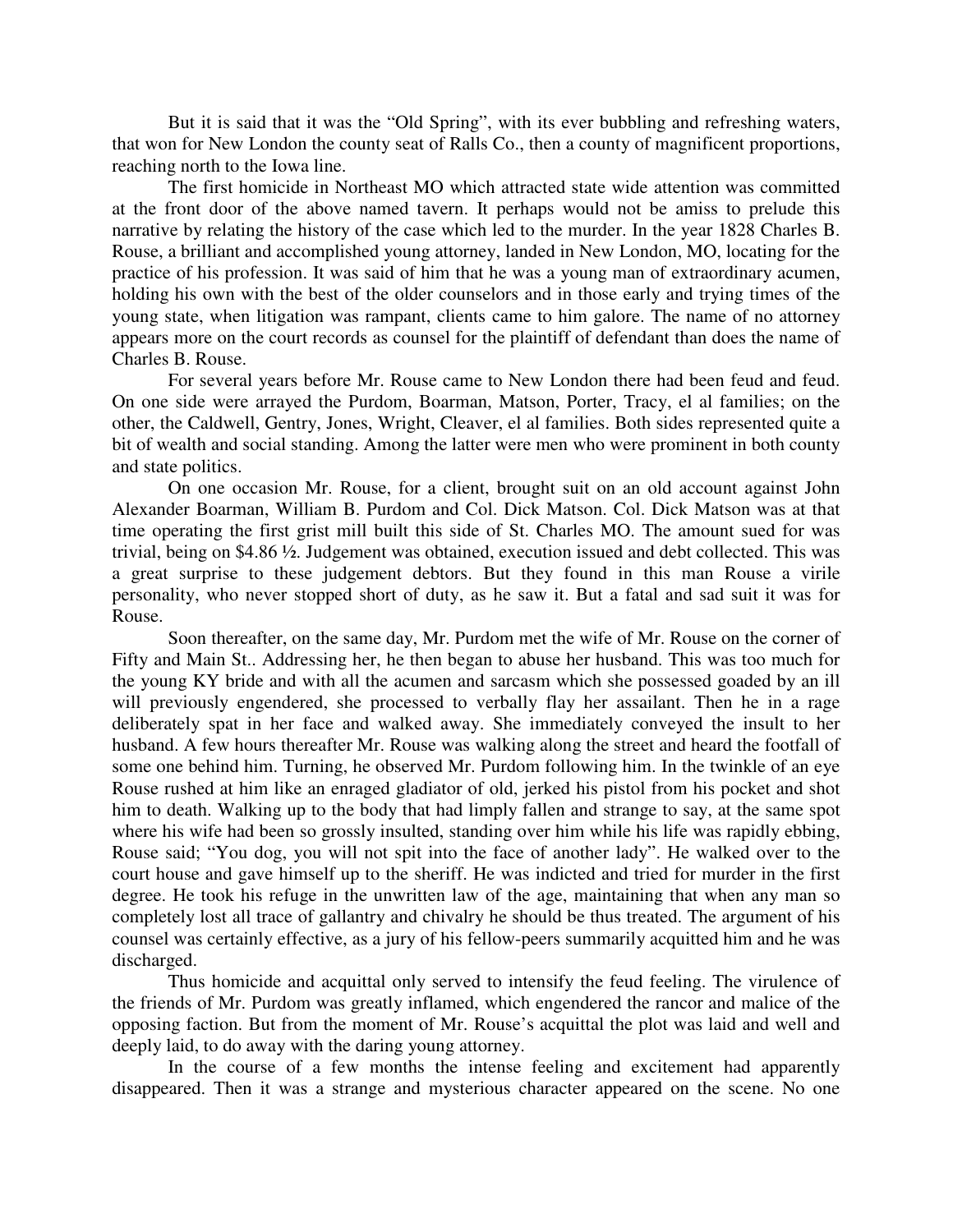seemed to know him, nor could obtain from whence he came or whither he was going. All that could be gotten from him was that his name was Sam Samuels, the court records recognized him as Samuel Samuels, alias Samuel Earles. But his mission was soon to be ascertained.

On Sunday morning, Dec. 6, 1829 at the Caldwell Tavern, Charles B. Rouse was mysteriously murdered. He had just finished eating his breakfast and had walked to and was standing in the front of the tavern picking his teeth. The villain who committed the atrocious deed had secreted himself in an old warehouse situated diagonally across the street about fifty yards from the tavern, then owned by John Alexander Boarman and through a hole in the side facing the tavern, apparently made for the purpose, he fired the fatal shot that forever stilled the tongue and stayed the energy of Charles B. Rouse. That he was an expert marksman was evidence by the shot. The bullet entered the body of the deceased just below the left nipple, passing through the heart and body breaking the wrist of a Mr. Saunders who was standing near Rouse. Rouse fell limply to the floor, never uttered a word and died a few moments later. After the extreme excitement, had to an extent, subsided the people noticed that "Old Sams" as he had been dubbed by the citizens, was made conspicuous by his absence. Where was he? He had not been seen since the tragedy.

Immediately after the act he stealthily made his way to and concealed himself in a cave located a few hundred yards from the Matson Mill situated on Salt River, about one mile northeast of New London.

Stephen Cleaver, who had seen services in the war of 1812, had been a member of Missouri's first constitution convention and was one of the most adroit citizens of this section of the state at the time and who was no friend of Col. Matson's. He was apprehensive that Matson was concealing Samuels, as he had the most feasible place in which to do so. A close surveillance was kept over the house of Col. Matson, but no clue could be obtained.

Ten days or two weeks after the murder Col. Matson and his goo wife, who lived near the mill, made a trip to Hannibal. Mr. Cleaver, having acquired this information, informed Dadney Jones, who just taken his seat as sheriff of the county and these two, with David Rice, who had been deputized proceeded to Mr. Matson's place. Their object was not so much to visit the place and search for "Old Sams" it was to get close to Uncle Moze, an old slave who lived with Mr. Matson. They felt that if they could get to Moze they would as certain the whereabouts of their man.

The night following the tragedy a snow fell and it turned very cold weather. This snow proved to be the silent argent which betrayed the hiding place of the villain, for when they reached the place they observed the tracks of a woman leading to the cave. Rice entered the cavern with a torch in one hand and a gun in the other, but after a thorough search could find no trace of the man. The next move was to interview Moze. It was decided that Mr. Cleaver was liked by Moze better than others and he was the one to go.

Cleaver was a man who never half prepared and on this occasion he had taken with him the proper "credentials," to get close to Moze. Leaving the part at the mouth of the cave he went to the home of Col. Matson and proceeded to get close to Moze by having him partake liberally of the "credentials." But not a word could he extract from him. But he stayed with him and the old slave imbibed more freely. Then it was that he observed that Moze was feeling very hilarious and was getting in good shape to divulge something. Mr. Cleaver began with argue Moze that "Old Sams" had been in the cave and Mrs. Matson had carried him food, but that they had searched it and been unable to find him, that he had evidently left, that he wanted to know where he had gone, that he (Moze) could tell a friend that much and that Matson and his bunch would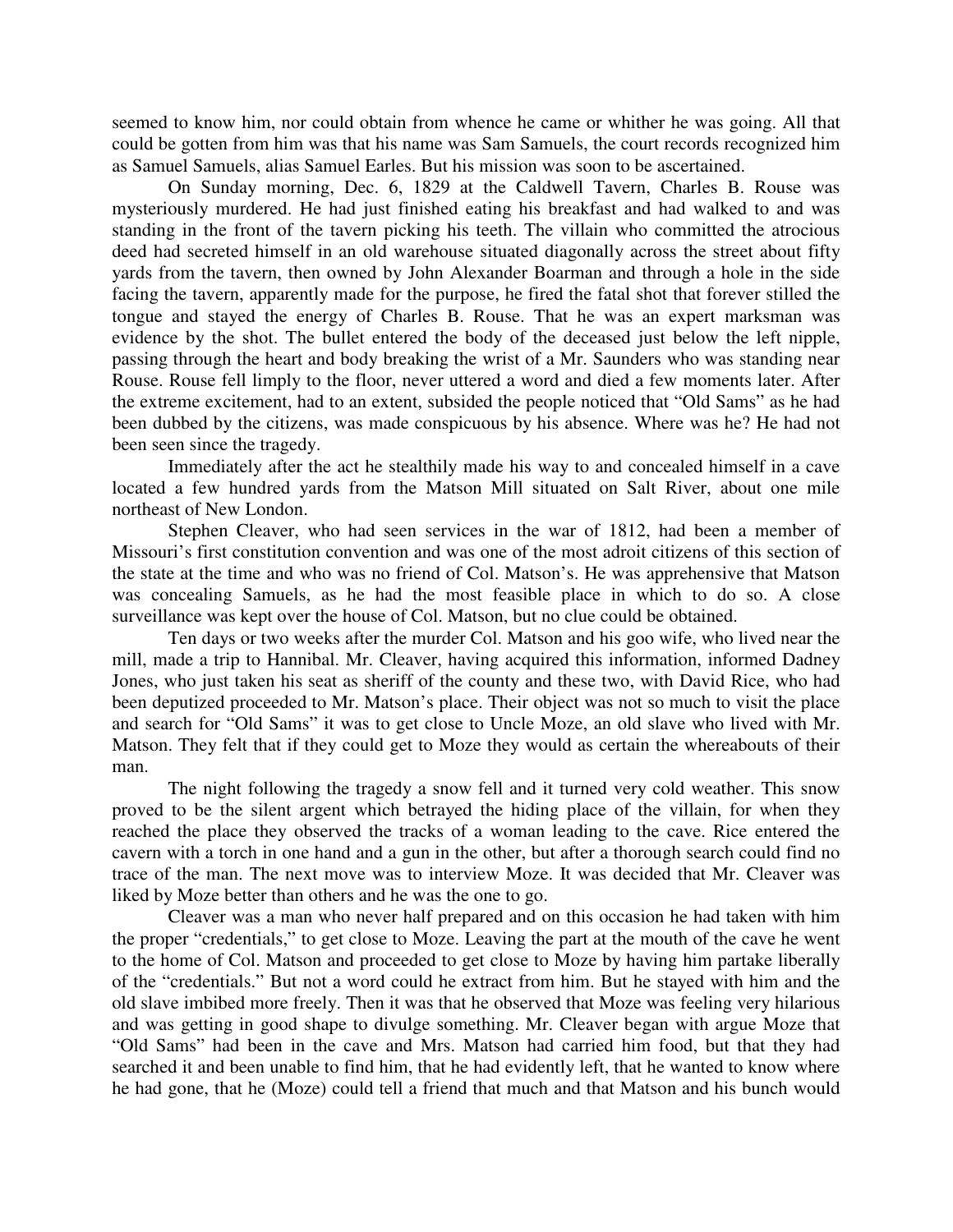never know anything about it. By this time Moze had gotten quite loquacious and extremely confidential with his visitor and friend, who had brought him such delight "credentials." And Moze said: "Masre Cleaver, maybe you hain't looked high enough in "dat dere cave." Enough had been said. Mr. Cleaver returned to the cave, told his associates what he had gotten from Moze. The three entered the cave and after going, but short distance in diligent search they found the old man lying on a large rock, under which Mr. Rice had passed when making his first exploration. He was summarily arrested, brought to New London and placed in jail under a heavy guard. He was indicted, duly arranged and a change of venue taken and cause sent to Boone Co. for trial. When the case was called for trial at Columbia the man, who in the parlance of the street would be called a hobo, was represented by the ablest legal talent to be had in MO. Hon. Thomas I. Anderson, the greatest criminal lawyer in Northeast MO, John B. Gordon, Austin A. King, who afterward was governor of the state, William Van Arsdell and Ben F. Robertson were there to answer for the defendant. Ralls Co. was represented by Robert W. Wells, States Attorney. After a long drawn out legal battle, lasting more than two years, as shown by  $3<sup>rd</sup>$  MO report (Houck) at page 42, the verdict in the first degree was confirmed by the supreme court and Samuels, on the 12<sup>th</sup> day of December, 1831, paid the last and dreaded penalty with his life.

Col. Dick Matson, John Alexander Boarman and Thomas A. Purdom, who had been jointly indicted with Samuels were acquitted a few months after the murder before a Ralls Co. Jury.

Back in the seventies this old hotel fell in the wake in which all of the antiquated structures must heeds full. A new and more modern structure had been erected and drew from at its public patronage. And for high into forty years it has been unused, except for rooming and dwelling purpose. But from its long sleep it has been brought forth into newness of life. The old hardwood floors hand hewn and greased, have been removed and up to date ones put in their place. The old oaken bucket at the deep well has been replaced with a modern iron pump and waterworks will be installed. A modern steam heating plant will take the place of the old fireplace, both upstairs and down stairs, some of which were of sufficient size to contain a yule log of the capacity of a full week's burning, from which flashed forth beams of light and warm waves of heat that were so delightful to souls of that day. J. M. Merry is the proprietor and no doubt receive his share of the patronage of the tourists passing through New London, who will be more than delighted to have the privilege of sitting in the same room in which Senator Thomas Hart Benton sat and informed his constituency upon matters and things of national importance.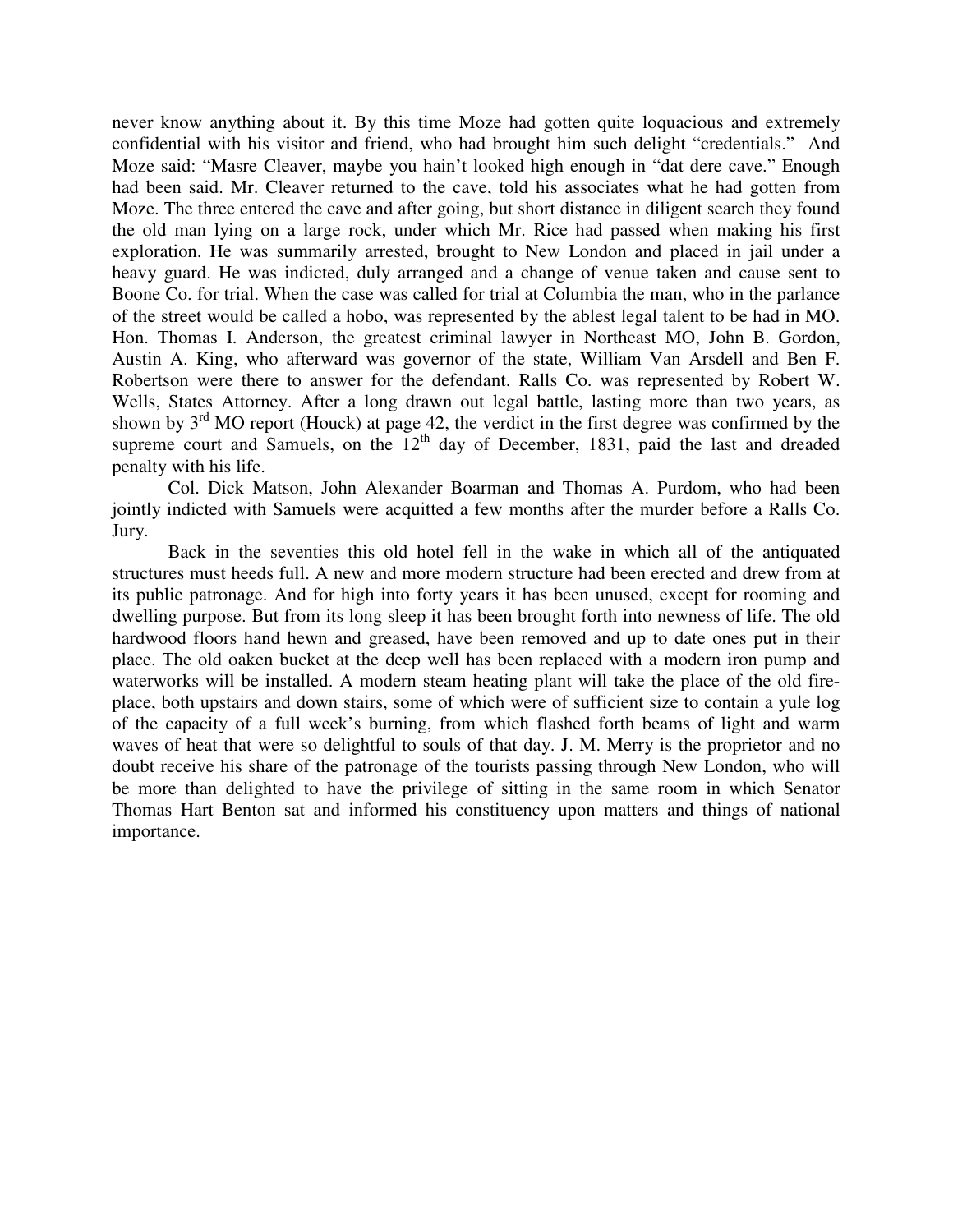# ANOTHER SPANISH GRANT AND THE FOUNDING OF NEW LONDON:

Another Spanish concession that was to play a very important part in the settlement and development of the great northwest, was grant No. 1753, of 800 arpens issued to William Jamison; for at this point was the nucleus of civilization for a number of years. Concerning this survey I shall herewith give an article on William Jamison heretofore written by me. viz: as follows:

William Jamison, the founder of the City of New London, Missouri, should have his name written high upon the obelisk of fame. He probably was the greatest frontiersman who ever crossed the Father of Waters," not excepting Meriwether Lewis, of the Lewis and Clark expedition. None of his contemporaries who penetrated the dense forests of the unknown regions lying on the sunset side of the Mississippi River had such abounding success as did Jamison. He first landed on the sight where New London now stands in the later part of 1799 or first part of 1800, again in May, 1800 - the year following the landing of James Fremon Delauriere at the saline, three miles northwest of New London, where he had settled and made salt. Delauriere had experienced great difficulty and received barbarous treatment at the hands of the Saukee and Fox Indians, two ferocious tribes then inhabiting this section of the country, on one occasion losing all of his workers and barely making his escape from death and fiendish scalping by a desperate and reckless race on horseback for ten miles. Mr. Jamison, who was familiar with the lingo of the Indians could make himself understood to them, he entered their camp in the attitude of a friend and peace maker rather than an enemy or spy. He maintained that a man, even in his uncivilized state, could not very long be driven. Said he: "There is but one way to handle the Indian. I think I know him (and he surely did). Just watch game. Play your hand the faster, beat him at his own game (deceit), but always have him believing that he is getting a little the best of you. Constantly give him something he likes. Remember the big and fancy pipe for the sachem, and the fancy beads and laces for the squaw, and always make them feel that you are giving them as a friend. Then they are not so bad." Under these tactics Jamison entered this land, traded with the Indians, brought family after family into the new country, and under his direction and surveillance they constantly mingled and traded with the tribes without a single skirmish.

### Jamison's First Trip Into This Section.

He came from St. Louis by way of water, using a medium bateau'With four oarsmen, coming up the Mississippi River until he reached the mouth of Salt River, then known Auhaha (the broken Indian word for laughing Waters). He ascended the Auhaha until he reached the mouth of what is now known as Organ Ferry Branch, about one mile east of New London. When reaching this point the evening shades were rapidly gathering, and with his tired companions he disembarked for a night's rest; When morning came his awaking eyes beheld the gorgeous sunrise on the Auhaha; he caught ell the fragrance of nature's flowers, and beheld the majestic elms and oaks an about him, and the landscape in general. He, like many, if not all of the explorers at that time, was looking for a saline. He concluded, however, before going further he would sally forth into this beautiful land, that he might see more of its virginity.

#### LANDING ON THE SITE WHERE FEW LONDON SITS.

He come up the creek, which is now known as Organ Ferry Branch, to its source, then turning in a northern direction, walking about one- half mile he came to the big spring which is located in the northwestern part of New London. "The Old Public Spring," known to all who ever resided in or visited our little city, especially if the season was dry. After looking over the land, observing its three rolling elevations, neither hilly nor flat, but about right for drainage purposes, something very requisite in that age for a settlement, Jamison had a great vision. On this site he thought he saw the metropolis of the great and glorious empire lying to the west